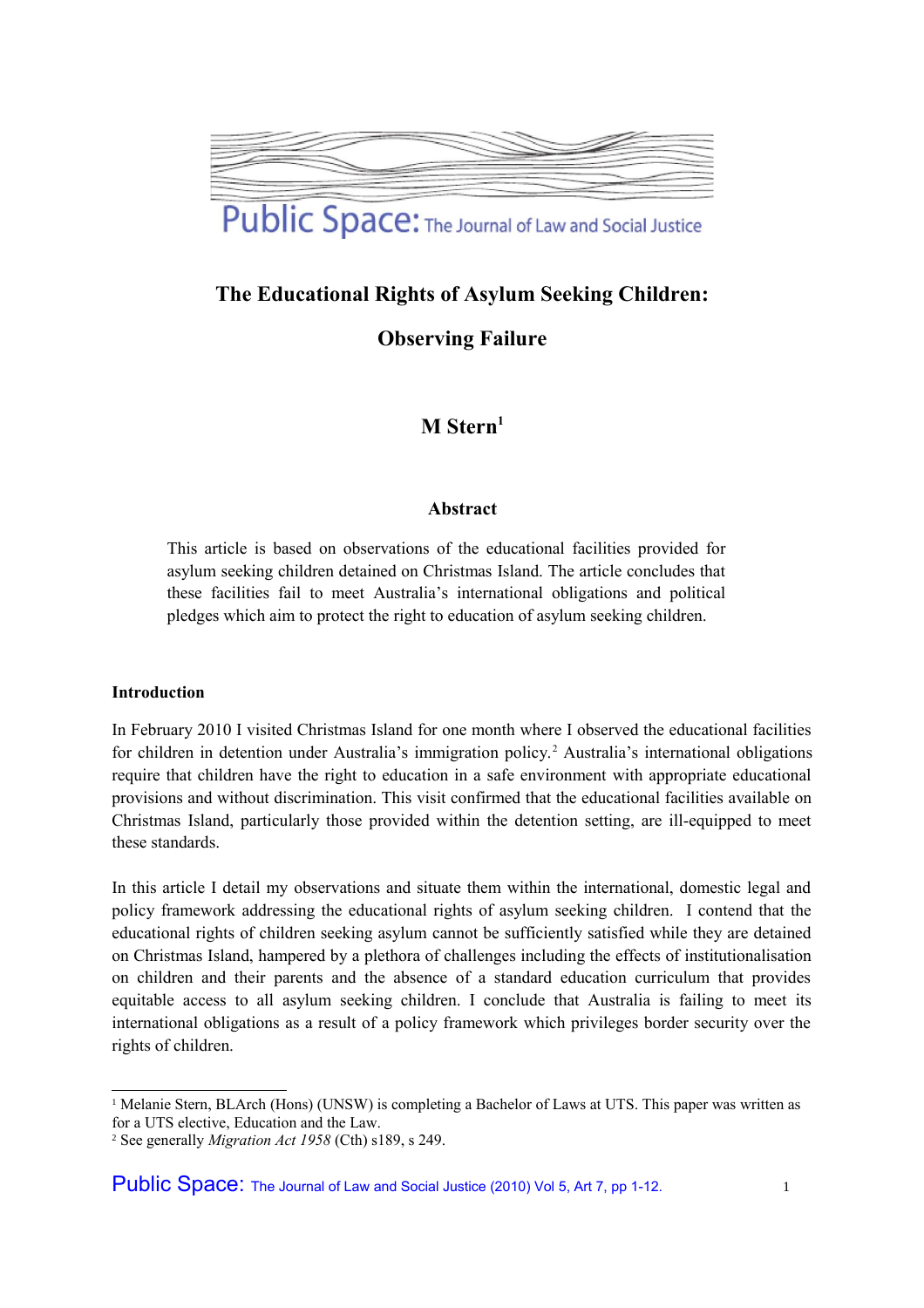# **Overview of detention facilities at Christmas Island from the vantage point of asylum seeking children**

Christmas Island is geographically remote from the Australian mainland, located 2650km from Perth and approximately 300km from Java, Indonesia. In 2001, the *Migration Act 1958* (Cth) (Migration Act) was amended to exclude Christmas Island from Australia's 'migration zone' ( $s(1)$ ).<sup>[3](#page-1-0)</sup> This means that people who seek asylum by boat are intercepted by the Australian Navy in the excised zone and classified as Irregular Maritime Arrivals (IMA). While the High Court struck down aspects of the current system for processing refugee claims of asylum seekers detained on Christmas Island, on November 11 2010,<sup>[4](#page-1-1)</sup> it confirmed that immigration detention on Christmas Island remains legal under s 46A of the Migration Act.<sup>[5](#page-1-2)</sup>

The Christmas Island Immigration Detention Centre is operated by Serco Pty Ltd (Serco). Serco was established in the United Kingdom and works in many sectors internationally. They are contracted as the service providers for all the immigration detention centres throughout Australia, replacing G4S Pty Ltd in June 2009.

Upon arrival at Christmas Island asylum seekers (referred to as 'clients' by Serco) are taken into the custody of immigration officials and divided between several compounds at North West Point and Phosphate Hill. Currently there are no adults or children in Community Detention.<sup>[6](#page-1-3)</sup> Most men over the age of eighteen are detained at the high security detention centre with heavy surveillance at North West Point which cost over \$400 million to construct.<sup>[7](#page-1-4)</sup> Children and families, including unaccompanied minors (UAMs) are detained at Phosphate Hill.<sup>[8](#page-1-5)</sup> UAMs fall under the care of the Minister, responsible for their detention and guardianship. They are more at risk than any other group of children in Australia.<sup>[9](#page-1-6)</sup>

The primary centre at Phosphate Hill is called 'Construction Camp.' Some male asylum seekers detained next to Construction Camp have their movements restricted to 'Alpha Compound'. This area is under constant surveillance and they are separated from families, women and unaccompanied minors who are detained in the adjacent lower security detention centre, known as 'Construction Camp'. At the time of my visit, one block ('K Block') inside Construction Camp, housed Indonesian boat drivers who were engaged by people smugglers to navigate the boats. While children were able to pass through the block, the Indonesian crews are separated from the rest of Construction Camp.

<span id="page-1-0"></span><sup>3</sup> *Migration Act 1958* (Cth) s5(1).

<span id="page-1-1"></span><sup>4</sup> *Plaintiff M61/2010E v Commonwealth of Australia; Plaintiff M69 of 2010 v Commonwealth of Australia* [2010] HCA 41.

<span id="page-1-2"></span><sup>5</sup> *Migration Act 1958 (*Cth) s494AA(3) which allows for judicial review by the High Court.

<span id="page-1-3"></span><sup>6</sup> Department of Immigration and Citizenship (DIAC), *Immigration Detention Statistics Summary* (2010)  $\langle$ http://www.immi.gov.au/managing-australias-borders/detention/\_pdf/immigration-detention-statistics-[20100827.pdf>](http://www.immi.gov.au/managing-australias-borders/detention/_pdf/immigration-detention-statistics-20100827.pdf) at 29 October 2010.

<span id="page-1-4"></span><sup>7</sup> Neumann K, *Strange days on Christmas Island* (2010) Inside Story *<*[http://inside.org.au/strange-days-on](http://inside.org.au/strange-days-on-christmas-island/)[christmas-island/>](http://inside.org.au/strange-days-on-christmas-island/) at 25 September 2010.

<span id="page-1-5"></span><sup>8</sup> *Immigration (Guardianship of Children) Act 1946* (Cth).

<span id="page-1-6"></span><sup>9</sup> Curr P, *Why Australia Needs a national commissioner for children* (2010) ABC Online

<sup>&</sup>lt;http://abc.net.au/unleashed/41352.html> at 22 November 2010.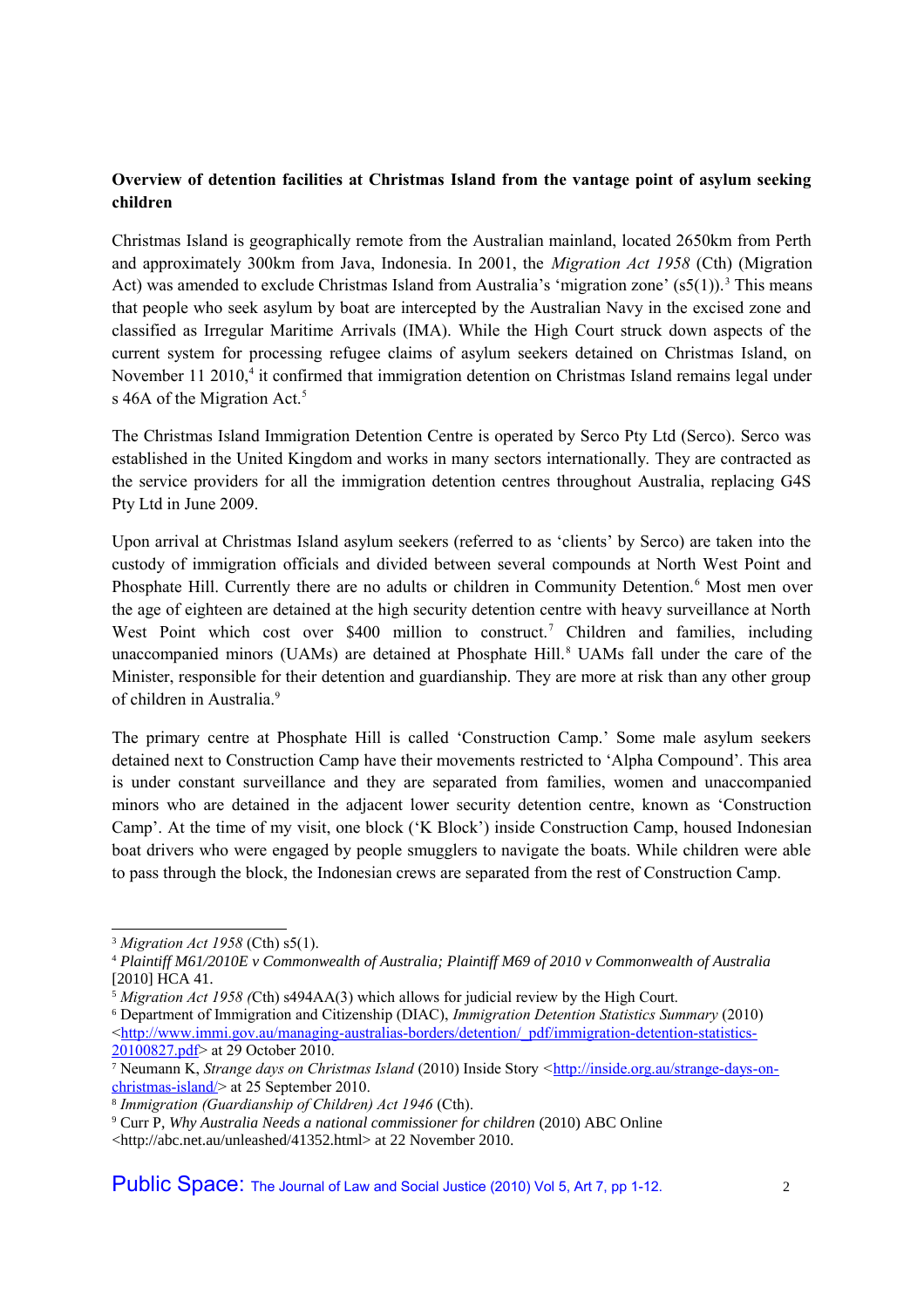Construction Camp comprises rows of demountable rooms, called 'dongas'. These small rooms house several people in each and are linked by a timber boardwalk with a colourbond overhead structure that join the two rows. The infrastructure does not provide adequate protection from the frequent, heavy rain to which Christmas Island is subjected much of the year. Advocates from Amnesty International report that the layout at Construction Camp is inappropriate for children and families:

young families live side by side with groups of teenage boys in cramped demountables behind guarded fences. There is no play area or lawn that can be accessed by children unless they are accompanied outside by a guard. These conditions would be unacceptable on the Australian mainland.<sup>[10](#page-2-0)</sup>

During a visit to Christmas Island in 2010, Linda Briskman from Curtin University declared the detention of asylum seeking children 'a national scandal'. [11](#page-2-1) She described the conditions of the Construction Camp, initially intended as temporary housing for construction workers building the Detention Centre at North West Point as a

ghetto-like, squalid collection of demountable buildings is perhaps akin to the conditions of a third world refugee camp. Calling this facility an alternative place of detention masks the fact that it is a detention environment where people do not have freedom of movement and where children are denied access to playthings and the taken-for-granted joys of childhood. Although most children and UAMs thankfully attend the local school, this cannot compensate for the loss of liberty and uncertain futures $12$ 

In 2000, Immigration Detention Standards (IDS) were established by the Australian Human Rights Commission (AHRC). The IDS provides a framework for the minimum standards for the treatment of detained children. These standards require that Serco ensure that child detainees have access to age and skill appropriate education services.<sup>[13](#page-2-3)</sup> An international study which conducted a review of education for refugees and asylum seekers in OECD countries affirm that these standards mandate the availability of education programs for children in detention which are suited to their age and abilities. These should include programs for pre-school, primary and secondary school children.<sup>[14](#page-2-4)</sup> The standards call for afterschool activities, for example, sports, art and craft. They also require that unaccompanied minors and children with special needs receive case management. No legally enforceable minimum standards for the conditions of children in immigration detention have been codified into Australian legislation.

*Education at Phosphate Hill and Christmas Island District High School* 

<span id="page-2-0"></span><sup>10</sup> Baird J, *A short stay on Christmas Island* (2009) Amnesty International

<sup>&</sup>lt;http://www.amnesty.org.au/refugees> at 15 September 2010.

<span id="page-2-1"></span><sup>11</sup>Briskman L, *Asylum Seekers Christmas Island* (2010)

<span id="page-2-2"></span>*<sup>&</sup>lt;*[http://www.asylumseekerschristmasisland.com/index.php?p=1\\_4\\_ASCI-News>](http://www.asylumseekerschristmasisland.com/index.php?p=1_4_ASCI-News) at 15 September 2010. <sup>12</sup> Ibid.

<span id="page-2-3"></span><sup>13</sup> APH, *Immigration Detention Standards,* 9.4.1, 160.

[<sup>&</sup>lt;http://www.aph.gov.au/house/committee/jfadt/idcvisits/IDCAppH.pdf](http://www.aph.gov.au/house/committee/jfadt/idcvisits/IDCAppH.pdf) >at 15 September 2010.

<span id="page-2-4"></span><sup>14</sup> Bourgonie P, 'Education for Refugee and Asylum Seeking Children in OECD Countries' *Education International*, 50.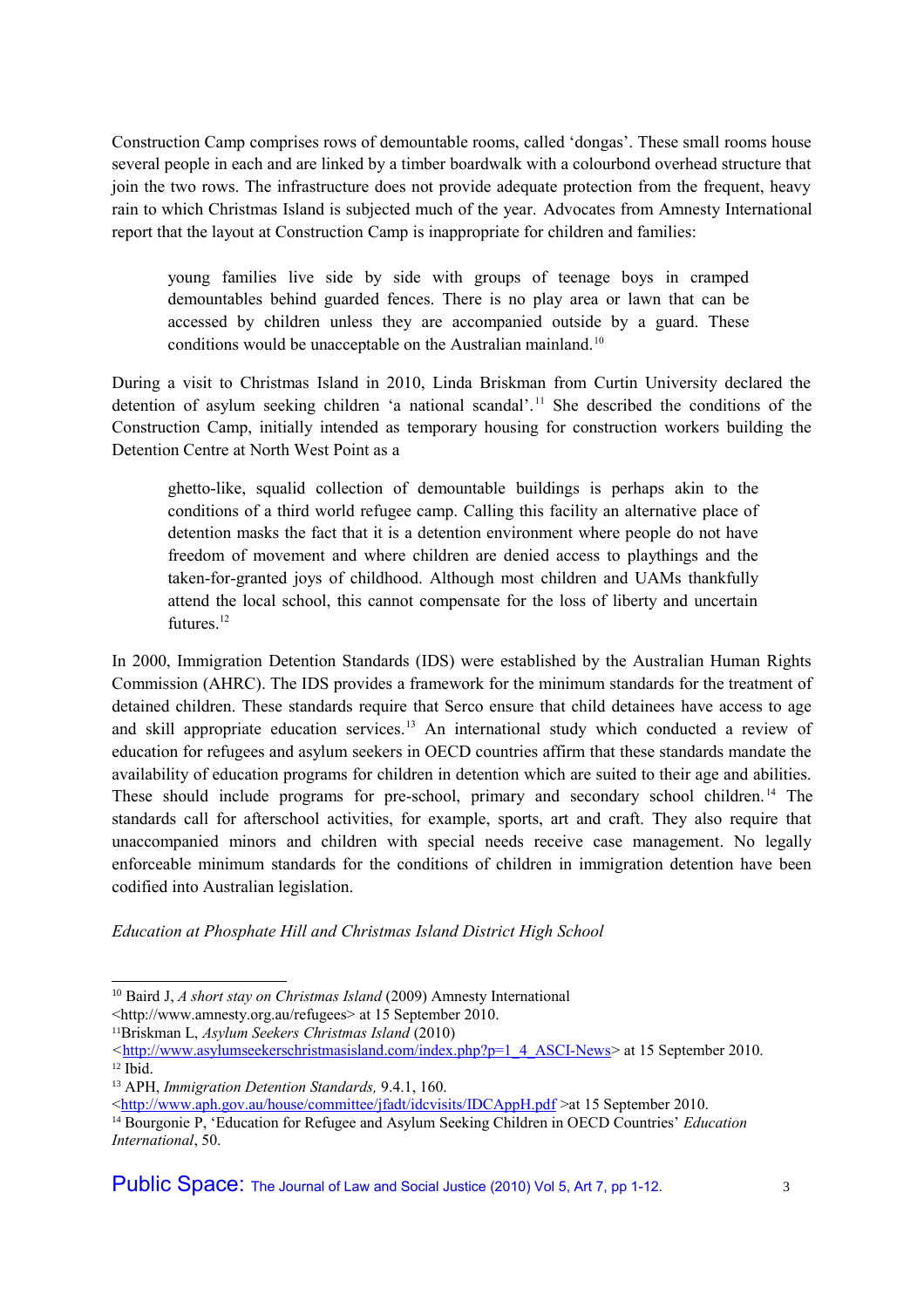In the decades preceding the construction and expansion of the high security facilities at North West Point, asylum seekers who arrived by boat were accommodated within the local community and children were enrolled at the local public school which caters for years K-12, Christmas Island District High School (the School).<sup>[15](#page-3-0)</sup> In September 2009 there were 67 children seeking asylum detained at Phosphate Hill. They received education either at Christmas Island District School or at Phosphate Hill and were taught by five specialist teachers.<sup>[16](#page-3-1)</sup> Despite Labor's 2007 election promise to release children from immigration detention, as of 15 October 2010, 752 children remained in mandatory detention on the Mainland and Christmas Island in 'alternative places of detention' with 24 hour surveillance.<sup>[17](#page-3-2)</sup> In 2010 there were over 2770 people in immigration detention on Christmas Island, 283 of whom were children under the age of 18.[18](#page-3-3) There were 152 unaccompanied minors, aged between 9-17 years.<sup>[19](#page-3-4)</sup>

The increase of asylum seekers to Christmas Island raised concerns within the local community. Parents were worried that many of the asylum-seeking students attending the local school appeared to be over 18. In response, a separate school at Phosphate Hill was established for older Afghan boys, mostly aged 16 and 17.[20](#page-3-5) Most children aged 15 and under attend the School with local children and are taught using the Western Australian school curriculum. The children are transported to and from class under Serco security. Children aged 15 years and under who do not attend school only have access to the volunteer-run English classes which are aimed at adults. The older children who attend classes at Phosphate Hill are taught by a qualified teacher who focus on English. The classes are held in two designated demountables which, during my visit, were located in the area that housed Serco officers, volunteers and officials. In their breaks, the children sat under the nearby trees and were always keen to practice their English as people walked past. There is little dialogue between the school and the volunteers who teach English at Construction Camp. Therefore, it is important that the educational provisions for those children who are unable to attend Christmas Island District High School are subject to Australia's international obligations to provide appropriate education for children seeking asylum.

In Construction Camp, the one hour English language lessons were taught by unqualified volunteers. The classes were generally informal and taught from 1.00 pm to 3.00 pm six days a week.<sup>[21](#page-3-6)</sup> Although the classes were established for adults, children were able to attend regardless of whether they attended school. The children who attended spent most of their time assisting their parents and translating for volunteers and adult arrivals. While volunteers held daily one hour 'Australia Classes' for adults which focused on Australian history, current affairs and culture, the English lessons were the only on-site language classes offered during my stay.

<span id="page-3-1"></span><sup>16</sup> Taylor P, 'No visas, boys? Welcome to Australia' *The Australian,* 2009.

 $\langle$ http://www.theaustralian.com.au/national-affairs/defence/no-visas-boys-welcome-to-australia/story-e6frg8yx-[1225768990200>](http://www.theaustralian.com.au/national-affairs/defence/no-visas-boys-welcome-to-australia/story-e6frg8yx-1225768990200) *at* 29 October 2010.

<span id="page-3-0"></span><sup>&</sup>lt;sup>15</sup> Christmas Island District High School (2010)  $\frac{\text{http://cidhs.cx}}{\text{http://cidhs.cx/}}$  at 15 September 2010.

<span id="page-3-2"></span><sup>17</sup> Above n 13. See also ABC Television, *Lateline* (2010).

[<sup>&</sup>lt; http://abc.net.au/lateleine/content/2010/s3035511.htm> at 29 October 2010.](http://abc.net.au/lateleine/content/2010/s3035511.htm%3E%20%20at%2029%20October%202010)

<span id="page-3-3"></span><sup>18</sup> Above n 5.

<span id="page-3-4"></span><sup>19</sup> Australian Human Rights Commission, *Immigration detention on Christmas Island* (2010).

<span id="page-3-5"></span><sup>20</sup> Taylor P, *Detainees shunted from school* (2010) The Australian *<*[http://theaustralian.news.com.au>](http://theaustralian.news.com.au/) at 14 October 2010.

<span id="page-3-6"></span><sup>&</sup>lt;sup>21</sup> According to the Department of Immigration and Citizenship, English classes are currently held daily from 9am - 12 noon. See Department of Immigration and Citizenship, *Response to the 2010 Australian Human Rights Commission Report on Immigration Detention on Christmas Island* (2010).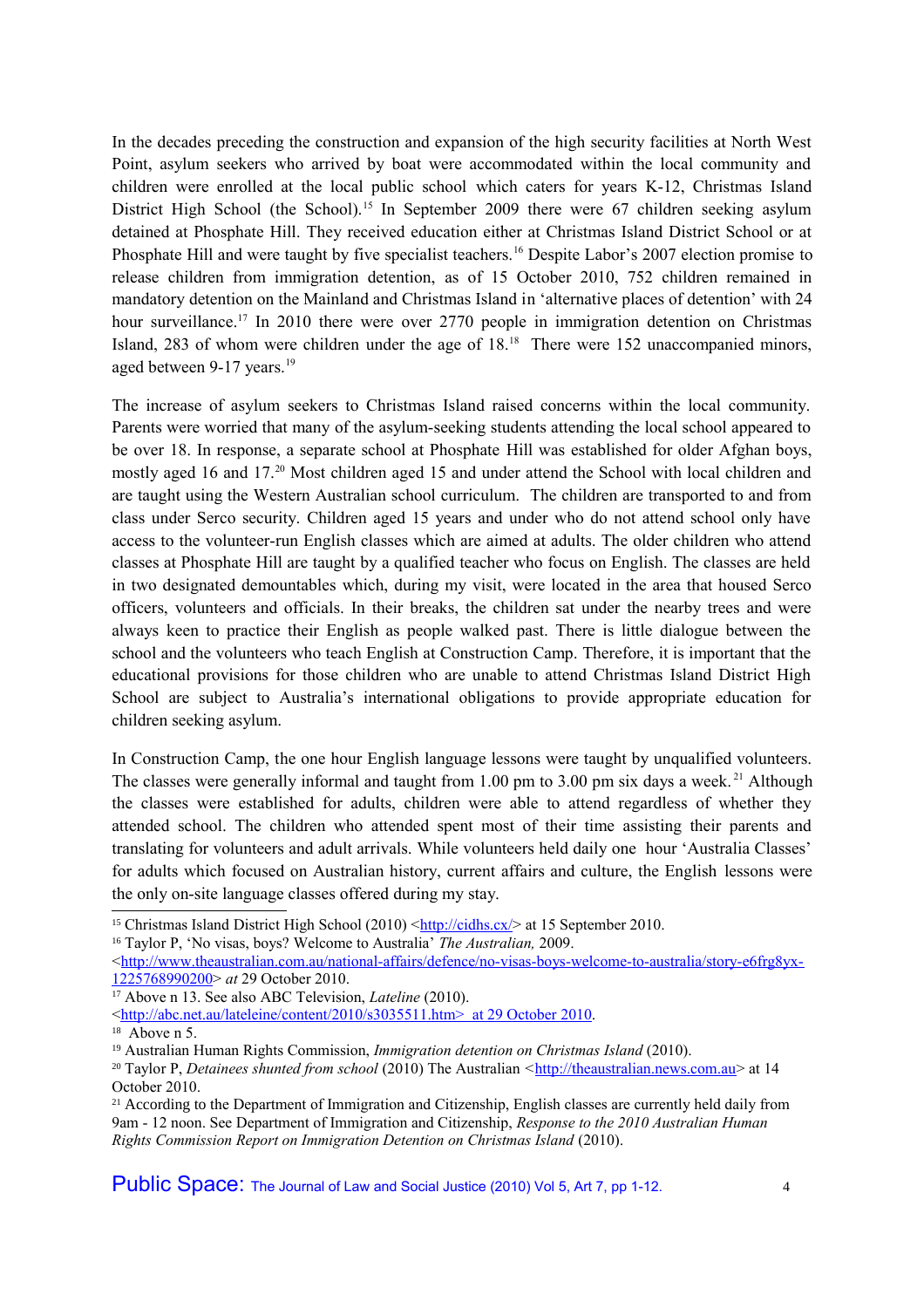Classes were usually held in the 'English Room' which was locked when unmonitored. Each class was attended by approximately 25 people and recorded with sign-on sheets. The room was adjacent to a basic computer room with internet access and frequent disruptions from people walking in and out. The room contained minimal resources including a white board, several rows of desks, chairs and some cushions in the corner. While exercise books were available from Serco, they were not always provided. People often needed to share the pens provided by the volunteers and on several occasions, there were not enough seats for everyone.

Overcrowding at Construction Camp meant that when boats arrived, the English Room, Wet Mess and Canteen Area were needed by officials for processing new arrivals. During these times classes were sometimes held in a block between the client's rooms or in the table tennis room. Neither of these spaces had chairs and classes were therefore held on the floor.

It was encouraging to see the English Room benefit from an influx of English resources towards the end of March when the room was converted into a basic library. However, it is possible that this may have occurred only to coincide with a visit by the Commonwealth Ombudsman's Office. In response to recommendations contained in the AHRC's 2010 report, the Department of Immigration and Citizenship (DIAC) stated that the library at Construction Camp is freely accessible to clients with 'information in many formats and from many sources...with a free and open access environment...'<sup>[22](#page-4-0)</sup>

While many children had good English conversational skills, certain children, particularly those who did not attend school, lacked basic skills expected for their age group, for example maths. Yet there were some outstanding students despite the trauma they had experienced. One child who stands out in my mind wrote beautiful stories articulated with metaphor and imagery. However there were vast differences in students' English skill level. This made it difficult to achieve any real educational goals in the volunteer-run English classes.

Evaluating the quality of education provided for asylum seeker children on Christmas Island, Dr Graham Thom from Amnesty International commended Christmas Island District High School for their integrated classrooms that cater for up to 120 asylum seeking children:

…all the children take classes together, as well as the English acceleration classrooms for the asylum seeker children. The school has developed its own comprehensive language program - they avoid the use of interpreters as it has proven to slow down the learning process….We were invited to talk to a group of boys….unaccompanied minors who were forced to escape Afghanistan to avoid being forcibly recruited by the Taliban. Despite the horrors they had seen and the fact that they had to leave their families behind, these kids were able to laugh and joke with us about their favourite classes, (English, not maths!), and the opportunities to play sport with their friends.[23](#page-4-1)

Public Space: The Journal of Law and Social Justice (2010) Vol 5, Art 7, pp 1-12.  $\frac{5}{5}$ 

<span id="page-4-0"></span><sup>22</sup> Department of Immigration and Citizenship, *Response to the 2010 Australian Human Rights Commission Report on Immigration Detention on Christmas Island* (2010) Recommendation 22.

<span id="page-4-1"></span><sup>23</sup> Dr Thom G, *Not your average classroom* (2009) Amnesty International

 $\leq$ http://www.amnesty.org.au/refugees/comments/22316. 24/12/2009> at 20 September 2010; Graham Thom, Baird J and Allen L, *Crowded Christmas Island* (2009) Amnesty International

[<sup>&</sup>lt;http://www.amnesty.org.au/refugees/comments/22732/>](http://www.amnesty.org.au/refugees/comments/22732/) at 15 September 2010.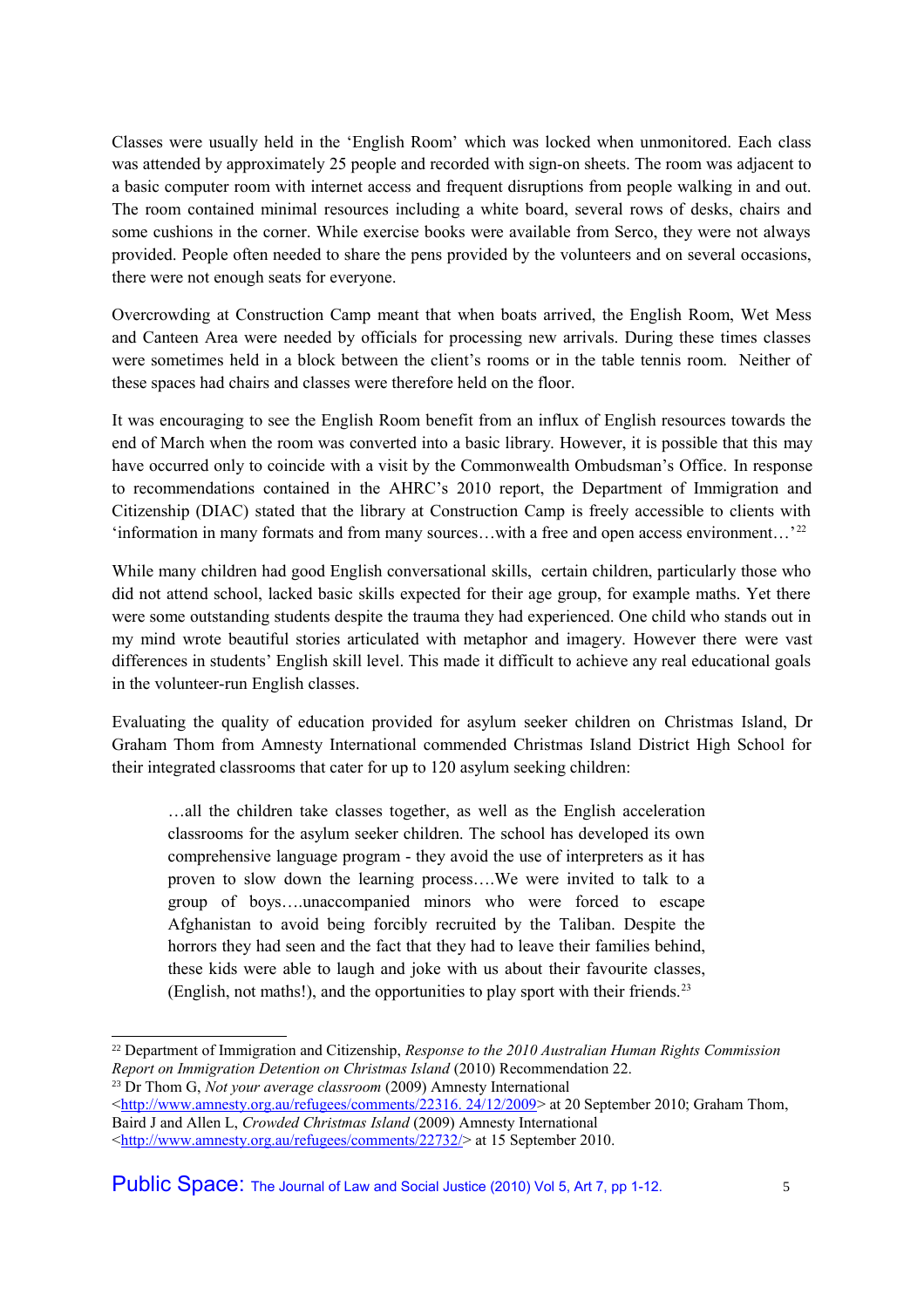Coupled with the trauma associated with their pre-migratory experiences, the detention centre environment disadvantages the children and their educational potential. For example, all clients receive an identification number upon arrival at Christmas Island. Prior to and for the duration of my visit, attendance at all programs and recreational activities were recorded on a sign-on sheet which required clients' signatures and identification numbers. While children were not required to note their attendance they often did, using the numbers that had been assigned to them. DIAC now agrees that clients should be referred to by their name and that their identification numbers should only be used when clarification is necessary.<sup>[24](#page-5-0)</sup> It is therefore unclear why the practice of requiring identification numbers, especially from children, persists. Additionally, the detention centre environment is likely to impact on parents' mental health, impairing their ability to monitor their child's academic progress and ensure children's attendance and progress at school.<sup>[25](#page-5-1)</sup>

Further, there is an apparent lack of consistency of educational aims and outcomes. While the School's inclusive philosophy has been commended by organisations such as Amnesty International and the AHRC, there is no standard curriculum for children in immigration detention. I observed that while some children were provided with school uniforms and could attend school in the mornings, others, including recent arrivals, did not. I understood that they were on a school waiting list. According to the AHRC, children in immigration detention are faced with a constant cycle of changing teachers which decreases trust and the bond between a child and their teacher. Teachers involved in the education of children in detention complain of the lack of resources and other matters. Several factors, including a high turn-over of ESL (English as a Second Language) teachers on Christmas Island meant there were no qualified teachers, either volunteer or paid, at Construction Camp in the month before, during, and after my stay.

# *Recreational facilities and opportunities for informal education*

All children have a right to engage in play and access to appropriate recreational activities under the *Convention on the Rights of the Child* (CRC).<sup>[26](#page-5-2)</sup> This is vital for alleviating stress and trauma and promoting the mental development of children in detention.<sup>[27](#page-5-3)</sup> However, only a limited range of recreational activities were available for children at Construction Camp. Six days per week, volunteers ran children's activities in the Canteen adjacent to an undercover area called the 'Wet Mess'. The activities included crafts, sport and games. Cooking classes were run by volunteers six days per week and while directed at adults these were most popular with the children. The Wet Mess was the only outdoor undercover area and during the frequent rain there is very little space for sheltered play. The Wet Mess became particularly crowded at these times with conflicting user groups, including children, who use the space for afternoon activities run by volunteers, and adults who watch television.

Whenever possible, a Serco officer and four volunteers accompanied adults and children to the public oval adjacent to the Construction Camp for activities from 3.00 pm to 5.00 pm. However, the oval was not available if the local community was using it and at these times the basketball court was the only facility available to asylum seekers at Construction Camp. Clients were permitted to use a fenced

Public Space: The Journal of Law and Social Justice (2010) Vol 5, Art 7, pp 1-12.

<span id="page-5-0"></span><sup>24</sup> Above n 18, Recommendation 13.

<span id="page-5-1"></span><sup>25</sup> Above n 18, 30-36.

<span id="page-5-2"></span><sup>26</sup> *Convention on the Rights of the Child 1989* art 31.

<span id="page-5-3"></span><sup>27</sup> UNHCR, *Revised Guidelines on Applicable Criteria and Standards Relating to the Detention of Asylum Seekers,* note 77, guideline 6.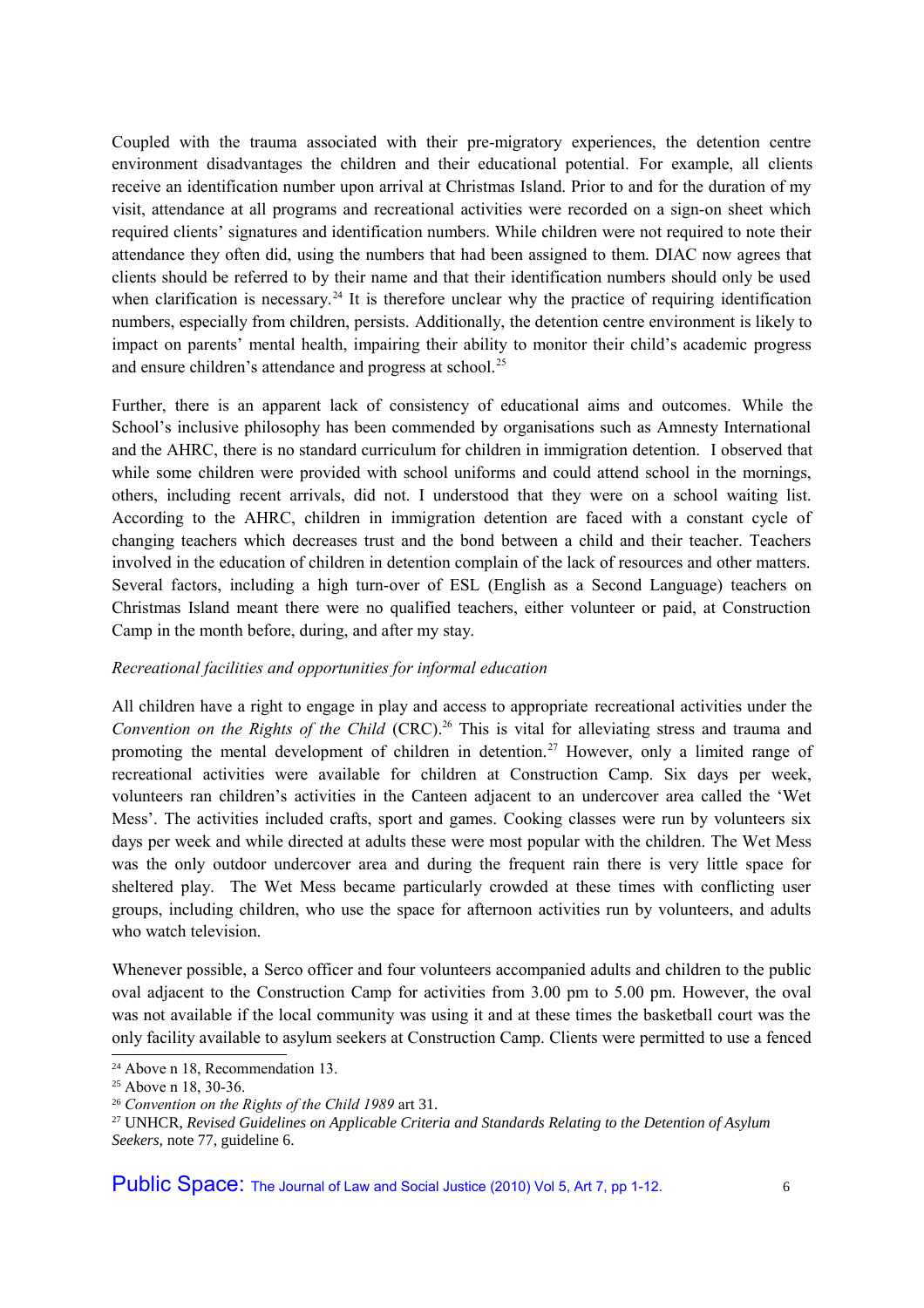basketball court for a large part of the day, although inadequate shelter failed to provide protection from the elements. During lock-down events, this area became unavailable.

During my stay on the Island I participated in an afterschool recreation program at the Christmas Island Recreation Centre (Rec Centre) which was located outside the detention centre adjacent to Construction Camp. The program was run by volunteers and a case worker from the Red Cross in conjunction with the local School. The program gave the asylum seeker children an opportunity to leave the Detention Centre and to mix with local children outside of the school environment. The asylum-seeking children who participated were generally shy, reserved and well behaved. The Rec Centre ran a range of recreational activities including swimming at the pool. Serco also facilitated regular excursions outside the detention centre including fortnightly visits to the local outdoor cinema and women's outings to various locations on the Island such as Lily Beach. Other recreational activities provided by volunteers included children's and adults' movie nights, bingo, beading activities, men's table tennis, women's dance and beauty nights (also attended by girls) held within Construction Camp.

# *Outcomes/Conclusions*

I made the following observations regarding the educational provisions for children seeking asylum on Christmas Island:

- a. not all children attended either the local school or the on-site school for Afghani boys;
- b. while classes were offered at Construction Camp, they were ad hoc and run by untrained volunteers;
- c. educational services were not provided in a systematic manner and were hindered by changes to accommodation due to overcrowding;
- d. the resources that were provided were insufficient. They did not adequately cater for separate English classes which were required to satisfy the range of abilities and age groups;
- e. inadequate facilities for the children combined with a lack of natural shade and undercover areas provide a challenge and;
- f. there are insufficient recreational items, such as toys, necessary for children's play and development.

#### **Reconciling Australia's international obligations with domestic legislation**

In this section I outline international legal principles which regulate the detention of and delivery of education for asylum seeking children in Australia. In particular, I compare the observations and recommendations by human rights advocates, which highlight the importance of education as an essential human right, with the domestic policy responses in this area by government.

#### *Detention of asylum seeker children*

Article 37(b) of the CRC provides that children should only be detained as a measure of last resort and for the shortest appropriate period of time.<sup>[28](#page-6-0)</sup>

<span id="page-6-0"></span><sup>28</sup> Above n 9, art 37(b).

Public Space: The Journal of Law and Social Justice (2010) Vol 5, Art 7, pp 1-12.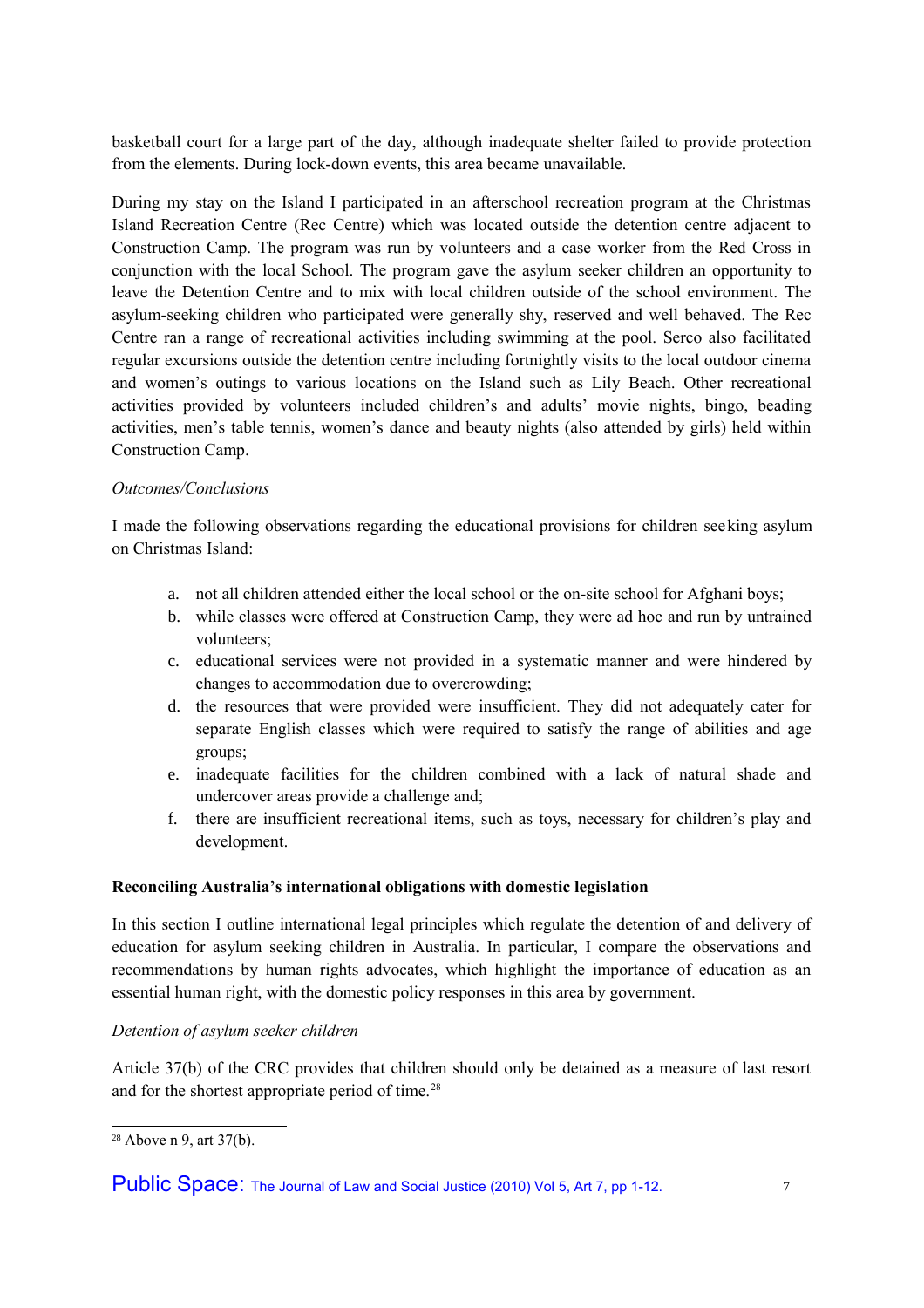In July 2008, the Government announced its 'New Directions in Detention' values which committed government to detention only as 'a last resort'. [29](#page-7-0) The impact of the values is questionable, however, since these are expressed through policy documents only and sit within a legal framework which still reinforces mandatory detention as central to strong border protection. While a 2009 *Migration Amendment (Immigration Detention Reform) Bill* (Cth) (the Bill) has been applauded by the AHRC because of its implementation of these values, the Bill has not yet been implemented.<sup>[30](#page-7-1)</sup>

The right to enter Australia is regulated by the *Migration Act (Cth).* This act restricts entry to people who have valid entry documents and requires the filtration of everybody else, including children.<sup>[31](#page-7-2)</sup> People who claim to be refugees may enter the country but until they establish through prescribed methods their status as a refugee, they are mandatorily detained until their claims are processed. [32](#page-7-3) The *Migration Act* upholds a two-tiered system whereby asylum seekers detained off shore only have access to judicial review by the High Court, whereas onshore asylum seekers have access to appeal their decision through the Refugee Review Tribunal and the Migration Review Tribunal.*[33](#page-7-4)* This is unusual; no one else does it and as Mary Crock has argued, the 'political and legal responses to immigration have distorted and continue to distort notions of human rights [in Australia]'. [34](#page-7-5) In her study of unaccompanied and separated children seeking asylum in Australia, Crock notes that no other state party to the CRC mandatorily detains children arriving without a valid visa.<sup>[35](#page-7-6)</sup> The Castan Centre for Human Rights Law highlights that the educational rights of the children cannot be met under the Government's current mandatory detention practices which lack transparency. It argues that the current system

lacks a coherent overarching policy; is unsupported by clear legislative guidelines; has been implemented in such a way as to breach basic human rights; and requires an urgent and comprehensive overhaul to bring it in line with basic principles and international 'best practice'.[36](#page-7-7)

Since its report, *Those who've come across the seas: Detention of unauthorised arrival*, in 1998*,* the AHRC has argued against Australia's policy of mandatory detention on the basis that it breaches the *[International Covenant on Civil and Political Rights](http://www2.ohchr.org/english/law/ccpr.htm)* (ICCPR) and the CRC. This policy disempowers asylum seeking children and compounds the barriers they encounter by virtue of their detention in remote places, such as Christmas Island.

Public Space: The Journal of Law and Social Justice (2010) Vol 5, Art 7, pp 1-12.  $\qquad \qquad 8$ 

<span id="page-7-0"></span><sup>29</sup> Evans C, Minister for Immigration and Citizenship, *New Directions in Detention, Restoring Integrity to Australia's Immigration System*, Seminar – Centre for International and Public Law, The Australian National University, 29 July 2008 [<http://www.immi.gov.au/managing-australias-borders/detention/about/key](http://www.immi.gov.au/managing-australias-borders/detention/about/key-values.htm)[values.htm>](http://www.immi.gov.au/managing-australias-borders/detention/about/key-values.htm) at 15 September.

<span id="page-7-1"></span><sup>30</sup> Australian Human Rights Commission, *Protection of the Rights of the Child in the Context of Migration* (2010) 10 <http://www.hreoc.gov.au/ 201004\_OHCHR\_child\_migration.html> at 15 September 2010. <sup>31</sup> *Migration Act 1958* (Cth) s189.

<span id="page-7-3"></span><span id="page-7-2"></span><sup>32</sup> Above n 30, s196.

<span id="page-7-4"></span><sup>33</sup> Department of Immigration and Citizenship, *2009 Response to the Australian Human Rights Commission's 2009 Immigration Detention and Offshore Processing on Christmas Island Report; Convention on the Rights of the Child* (1989) art 10.

<span id="page-7-5"></span><sup>34</sup> Crock M, *Defining Strangers: The Foundations for a Just Society* (2007) 1055.

<span id="page-7-6"></span><sup>35</sup> Bhahba J and Crock M, *Seeking Asylum Alone: Unaccompanied and Separated Children and Refugee Protection in Australia, the UK and the USA: A Comparative Study (2007) (Sydney: Themis Press 2006) 70-1.* 

<span id="page-7-7"></span><sup>&</sup>lt;sup>36</sup> Castan Centre for Human Rights Law, Submission to the Commonwealth Joint Standing Committee on Migration, *Inquiry into Immigration Detention in Australia* (2008)14-16.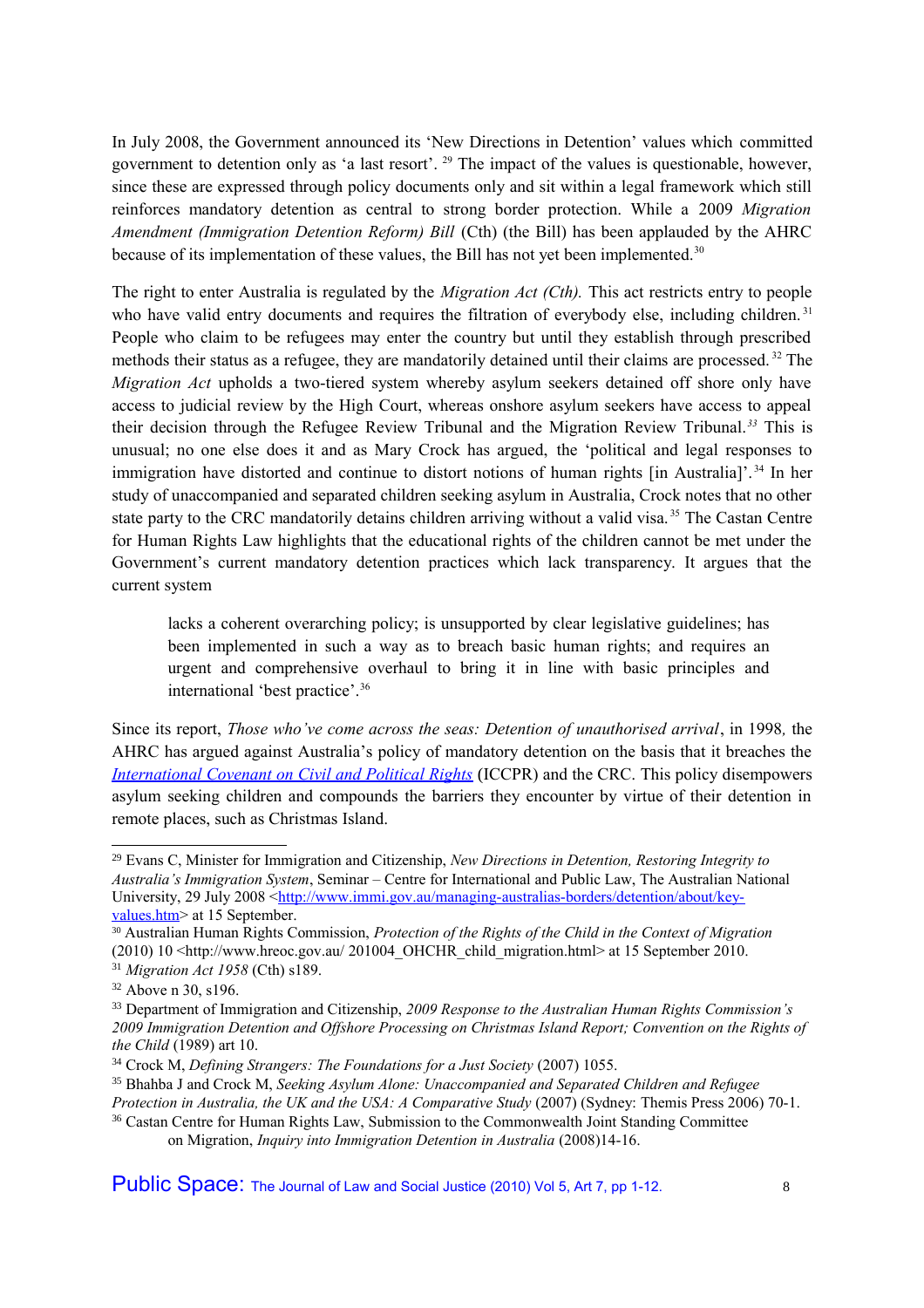The Government has announced plans to release most children into community detention by June 2011.<sup>[37](#page-8-0)</sup> Community Detention is preferred by refugee advocates, especially in the case of children, as asylum seekers are not required to be accompanied by a designated person. Recommendation 5 of the AHRC 2010 report states that community detention is not utilised on Christmas Island.<sup>[38](#page-8-1)</sup> DIAC noted in its response to the report that community detention was always intended where possible with preference given to vulnerable clients. DIAC argue that there is insufficient infrastructure on Christmas Island to support community detention. It is therefore not used as an option, despite the Government's undertaking that detaining children should be an option of 'last resort'.<sup>[39](#page-8-2)</sup>

Media publicity has focused on children who have been transferred from Christmas Island to other locations such as Darwin and Leonora. While this is certainly an improvement as these children are able to attend school, they are still housed in 'alternative places of detention' and escorted on all excursions.<sup>[40](#page-8-3)</sup> The Minister for Immigration, Chris Bowen, stated on 20 September 2010 during the ABC's Q&A that 'there's no children in detention centres as such, so there's no children behind the razor wire.<sup>'[41](#page-8-4)</sup> However, the statistics released 15 October 2010 reveal that hundreds of children are still held in closed immigration detention facilities on Christmas Island and the mainland. Amnesty International highlight that the number of children in immigration detention 'is rapidly approaching the highest levels seen during the Howard era…[and] to claim, as the government does, that children are not being held in detention centres in Australia is simply disingenuous.' [42](#page-8-5) Under the proposed immigration detention reforms (the Bill)<sup>[43](#page-8-6)</sup> the detention of children will remain legal and according to the ABC, DIAC stated the Government is not legally compelled to allow children older than 15 to attend school.<sup>[44](#page-8-7)</sup>

#### *Educational policies for asylum seeker children*

Australia is a signatory to seven international UN human rights treaties.<sup>[45](#page-8-8)</sup> The right to education as defined by the United Nations (UN) Committee on Economic, Social and Cultural Rights states:

<span id="page-8-6"></span><sup>43</sup> *Migration Amendment (Immigration Detention Reform) Bill (2009) (Cth).* 

<span id="page-8-7"></span><sup>44</sup> Jane Bardon, *Asylum teens 'not required' to attend school* (2010) ABC Online

Public Space: The Journal of Law and Social Justice (2010) Vol 5, Art 7, pp 1-12.

<span id="page-8-0"></span><sup>37</sup> AHRC Media Release, 'Plans to move children from immigration detention facilities welcomed' *Australian Human Rights Commission,* 18/10/2010,

http://www.humanrights.gov.au/about/media/media\_releases/2010/103\_10.htmlhttp://www.humanrights.gov.au/ about/media/media\_releases/2010/103\_10.html

Mark Schliebs, Refugees to 'harm' kids' education

<span id="page-8-1"></span>http://www.theaustralian.com.au/news/nation/refugees-to-harm-kids-education/story-e6frg6nf-1225940904012 <sup>38</sup> Above n 18, 5.

<span id="page-8-2"></span><sup>39</sup> Human Rights and Equal Opportunity Commission (HRC) *A Last Resort? National Inquiry into Children in Immigration Detention* (2004) 577-641

[<sup>&</sup>lt;www.hreoc.gov.au/human\\_rights/children\\_detention\\_report/report/index.htm>](http://www.hreoc.gov.au/human_rights/children_detention_report/report/index.htm) at 15 January 2010.

<span id="page-8-3"></span><sup>40</sup> Australian Human Rights Commission, *Immigration detention on Christmas Island (*2010) 29-30.

<span id="page-8-4"></span><sup>41</sup> ABC Television, *Q&*A (2010) <http://www.abc.net.au/tv/qanda/txt/s3010595.htm> at 22 September 2010.

<span id="page-8-5"></span><sup>42</sup> Amnesty International, (2010) <http://www.amnesty.org.au/news/comments/23903/?> at 15 September 2010.

<sup>&</sup>lt;http://www.abc.net.au/news/stories/2010/09/17/3014276.htm> at 1 October 2010.

<span id="page-8-8"></span><sup>45</sup>*International Convention on the Elimination of All Forms of Racial Discrimination, 1965; International Covenant on Civil and Political Rights, 1966; International Covenant on Economic, Social and Cultural Rights, 1966; Convention on the Elimination of All Forms of Discrimination against Women; Convention against Torture and Other Cruel, Inhuman or Degrading Treatment or Punishment, 1984; Convention on the Rights of the Child, 1989; Convention on the Rights of Persons with Disabilities.*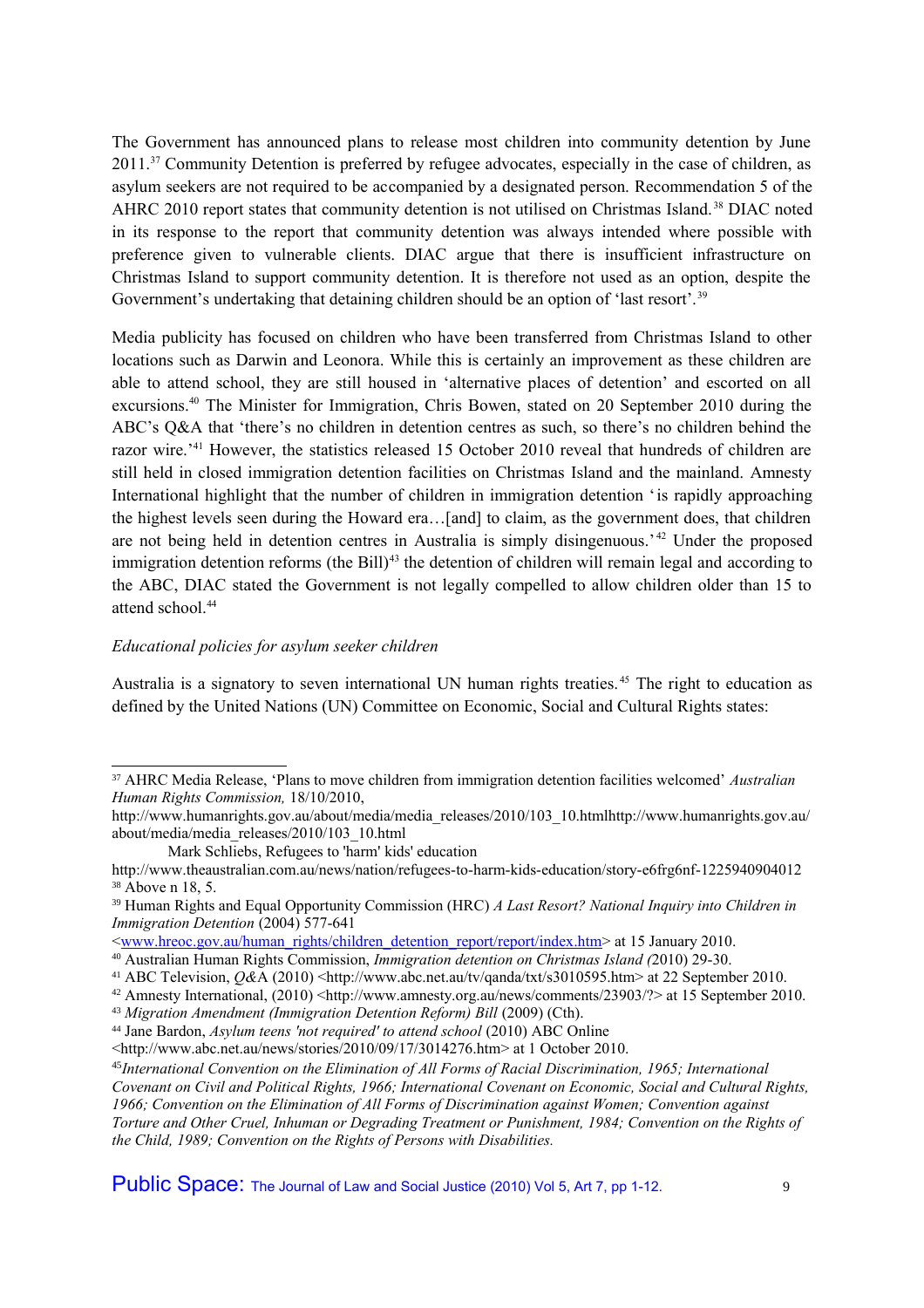Education is both a human right in itself and an indispensable means of realising other human rights. As an empowerment right, education is the primary vehicle by which economically and socially marginalised adults and children can lift themselves out of poverty and obtain the means to participate fully in their communities.[46](#page-9-0)

The foremost treaty protecting children is the CRC. It addresses the educational rights of children generally and includes the rights of asylum seeking children. The CRC was signed by Australia in 1990. It provides that a country must not discriminate against any one group of children. Article 3(1) states that all children should receive special treatment, that the best interests of the child shall be primary consideration, and that children in detention have the right to be treated with humanity and respect (art  $37(a)(c)$ ). Article 28 requires that education should be equally attainable by all children:

States Parties recognise the right of the child to education, and with a view to achieving this right progressively and on the basis of equal opportunity, they shall, in particular:

(a) make primary education compulsory and available and free to all;

(b) encourage the development of different forms of secondary education including general and vocational education, make them available and accessible to every child; and take appropriate measures such as the introduction of free education and offering financial assistance in case of need;

(c) make higher education accessible to all on the basis of capacity by every appropriate means;

(d) make educational and vocational information and guidance available and accessible to all children;

(e) take measures to encourage regular attendance at schools and the reduction of drop-out rates.<sup>[47](#page-9-1)</sup>

In short, all children in Australia have a right to an education under the CRC. Under these provisions, which preclude the discrimination of a group of children, asylum seeking children should be able to access a similar educational framework received by a comparable group of children, such as refugees. [48](#page-9-2)

The AHRC argue that mandatory immigration detention breaches Australia's obligations under the ICCPR and the CRC and the *UNESCO Convention Against Discrimination in Education,*[49](#page-9-2) which prohibits the creation of 'separate educational systems or institutions for persons or groups of persons' and provides the right of '…foreign nationals resident within their territory the same access to

<span id="page-9-0"></span><sup>46</sup> *United Nations Committee on Economic, Social and Cultural Rights,* General Comment No 13(1).

<span id="page-9-1"></span><sup>47</sup> Above n 25, art 28.

<span id="page-9-2"></span><sup>48</sup> Ibid.

<sup>49</sup> *International Covenant on Civil and Political Rights,* 1966, art 9(1); *Convention on the Rights of the Child,* 1989, art 37.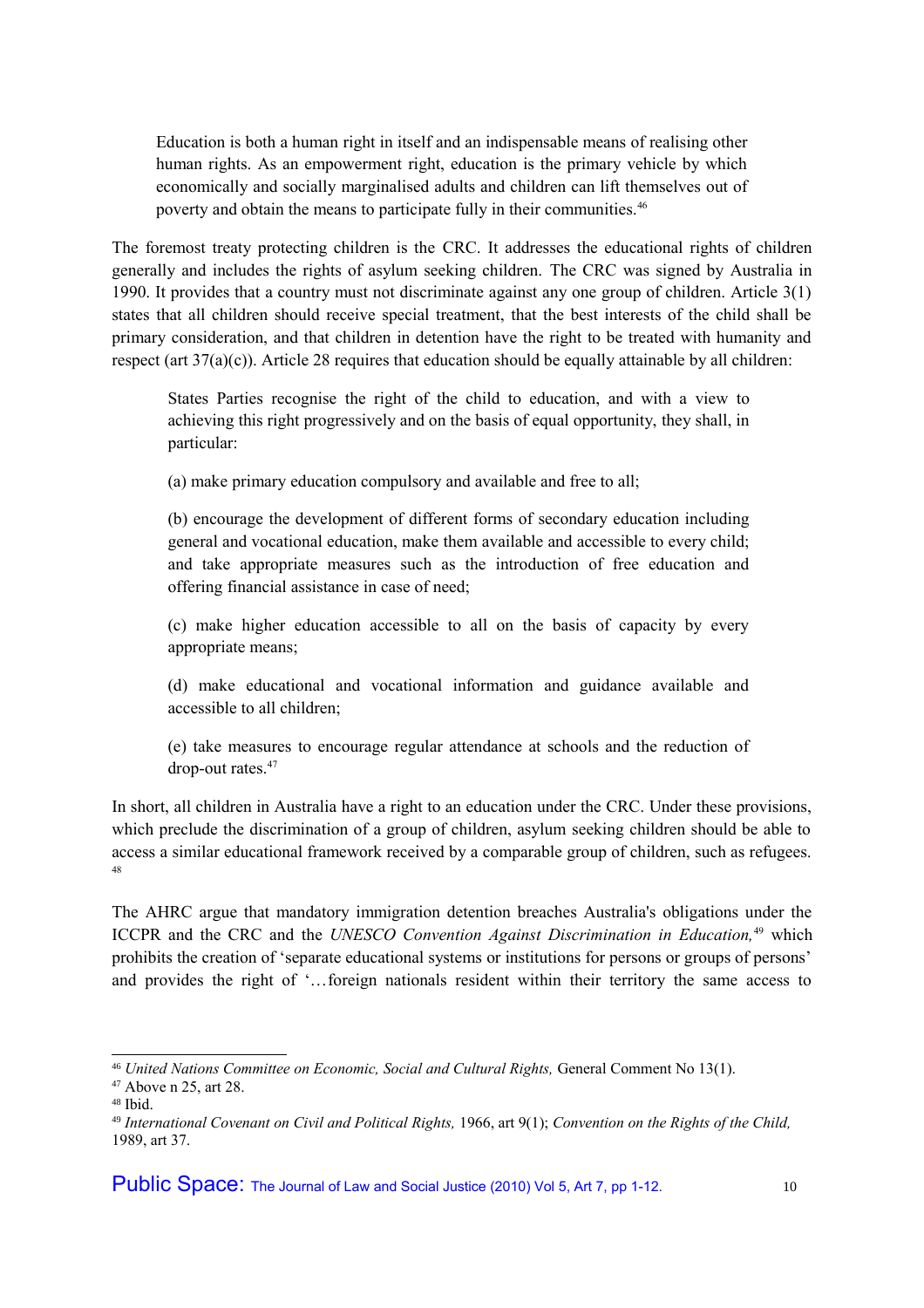education as that given to their own nationals.'[50](#page-10-0) Read together these provisions have been interpreted to apply directly to the position of asylum seeking children.

Domestically, the education of minors is governed by State and Territory legislation and there is no standard curriculum for asylum seeking children. Except where there is an inconsistency, State legislation regarding education applies in immigration detention centres including on Christmas Island. In Australia, education is compulsory up to the age of 15 or 16 depending on the State. At a federal level, the *Immigration Law (Guardianship of Children) Act* (IGOC Act) entrusts the Minister with the guardianship of unaccompanied minors.<sup>[51](#page-10-1)</sup> This legislation creates a conflict of interest insofar as the Minister of Immigration is both the children's guardian and responsible for decisions under the *Migration Act*. Recommendation 8 of the AHRC 2010 Report calls for further changes to Australian law to remove the Minister of Immigration as the legal guardian of unaccompanied minors and appoint an independent guardian.

These challenges present a barrier to achieving equality in the provision of education for children detained on Christmas Island, especially when compared to refugees and onshore asylum seeking children who receive greater access to services. This disparity is unjustified according to international conventions to which Australia is a party. Despite recent Government announcements signaling that many of these children will be relocated to the mainland, currently there is little legal recourse available to children detained on Christmas Island to enforce their educational rights. Perhaps a recent decision by the British High Court who found in favour of two asylum seeking teenage boys who argued a council in South London failed to place them in appropriate mainstream schools thus breaching their duty under the *Education Act 1996* (UK), may guide the Australian courts in the future. [52](#page-10-2)

Australia therefore has a two tiered system of education for asylum seeking children – one which applies to onshore asylum seekers and one which applies to asylum seekers whose claims are determined in excised offshore places through differential treatment under the *Migration Act* which restricts their access to the refugee status determination system.[53](#page-10-3) The failure to introduce the protections afforded to children by the CRC and other international conventions has resulted in the inadequacy of the education provided to children in mandatory detention. Satisfying these obligations in Australia poses a significant challenge whilst the off shore processing strategy remains in place.

The question to be asked is whether Christmas Island meets these standards. The Australian Government and Human Rights organisations disagree on how the provisions contained in the CRC should be interpreted in assessing Australia's obligations. Refugee advocates argue that Australia is in breach of these rights. The UN recently voiced concern over the immigration detention of children. The latest report by the AHRC, released in October 2010 reiterates their recommendations made in 2004 and again in 2010. They maintain that keeping children in detention breaches Article 28 and other standards set by the CRC. DIAC does not consider that the CRC explicates the standard of education that should be upheld. Yet, as the AHRC explains, the CRC clearly states that 'within a

<span id="page-10-0"></span><sup>50</sup> *UNESCO Convention Against Discrimination in Education*, 1960, art 3(e).

<span id="page-10-1"></span><sup>51</sup> *Immigration (Guardianship of Children) Act 1946* (Cth).

<span id="page-10-2"></span><sup>&</sup>lt;sup>52</sup> Glynn P, *London Borough of Croydon in breach of legal duties to provide education* (2010) Pierce Glynn -

Solicitors *<ht*tp://www.pierceglynn.co.uk/news\_1.htm> at 22 October 2010.

<span id="page-10-3"></span><sup>53</sup> Above n 29.